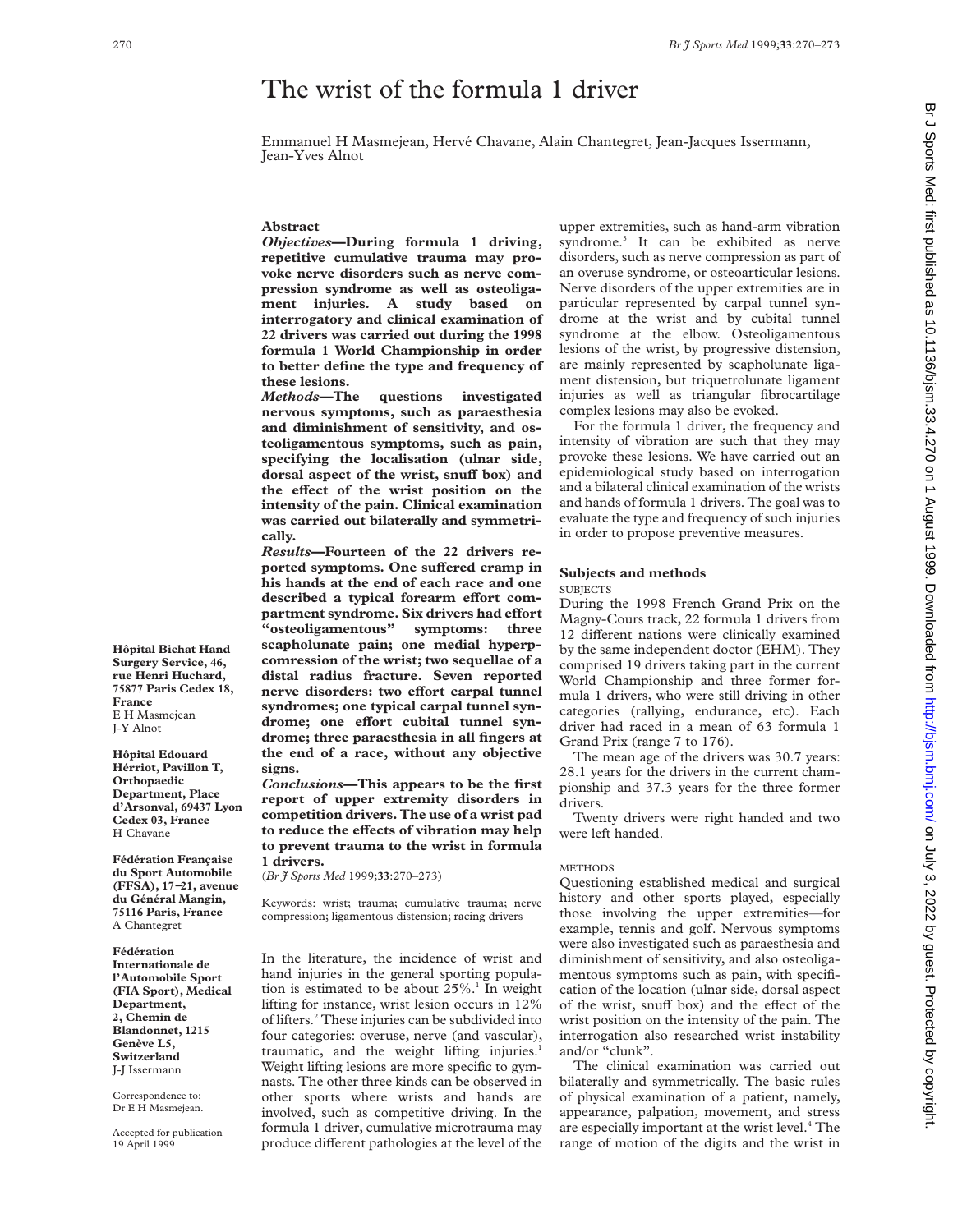

*Figure 1 Back view of the bear hand grip on the steering wheel. Note the semiautomatic gear change which is controlled with the long finger on the right hand.*

flexion-extension as well as in prosupination was noted. Palpation of the joints identified areas of tenderness, which were related to the intercarpal intervals—that is, the spaces between the scaphoid and the lunate, and the lunate and the triquetrum. The Kirk Watson test<sup>5</sup> assessed scapholunate instability. The Reagan shuck test was used to look for peritriquetral instability.<sup>6</sup> Finally a midcarpal instability sign was looked for.

The mobility of the thumb column was evaluated using the opposition scale of Kapandii.<sup>7</sup>

Grip strength was then measured with a grip dynamometer. The key pinch, which evaluates the thumb-index finger pinch, was measured with a special dynamometer.

Sensitivity of the tips of the thumb, the index finger, and the little finger was assessed with Semmes-Weinstein monofilaments.<sup>8</sup>

## **Results**

QUESTIONING AND CLINICAL EXAMINATION

All the drivers participated in other sports (running, swimming, body building) as training or entertainment. Ten of the 22 drivers played a sport that involved the upper extremities—for example, tennis, squash, and golf.

Among the medical histories, we noted the following traumas, the causes of which were not restricted to motor racing: one polytrauma with a trauma of the pelvic belt and both lower limbs; one fracture of the acetabulum; three leg fractures (including one bilateral case complicated on one side by a compartment syndrome); one bilateral knee fracture and one knee anterior cruciate ligament tear; three ankle fractures (one bilateral); three clavicle fractures; one elbow fracture and one elbow dislocation; one forearm fracture; three wrist fractures; one dorsal ganglion cyst of the wrist (endoscopic removal); two carpal scaphoid fractures.

Only eight drivers did not report any problems with the wrists or hands. All drivers who raced before 1991 complained of palm irritation after each race resulting from using the gear change lever on the right hand side. Since the 1991–1992 season, when a semiautomatic gear change on the steering wheel was introduced (fig 1), none of the drivers have reported pain at the base of the palm.

## *Tendinomuscular symptoms*

Two drivers complained of muscular pain. One described cramps in the hand itself at the end of each Grand Prix. One former formula 1 driver, who still competes in long distance races, described a typical forearm effort compartment syndrome; he also complained of a bilateral effort cubital tunnel syndrome (see below). No tendinopathies or tenosynovitis were observed.

### *Osteoarticular symptoms*

Six drivers reported such symptoms: three involved the scapholunate ligament, two were sequellae of a distal radius fracture, and one involved hypercompression of the medial compartment of the wrist.

One driver described a typical syndrome of hypercompression of the medial compartment of his non-dominant left wrist. The pain was classically reproducible on ulnar deviation of the wrist. This experienced driver said that these dorsoulnar pains were systematic at the end of each Grand Prix, with a maximum of discomfort after the Italian Grand Prix at Monza, where there are many chicanes (zigzags).

The driver who had had a dorsal ganglion cyst removed previously under endoscopy still suffered dorsal pains after the effort of driving. During the clinical examination, we found pain at the level of the scapholunate ligament and a diminution of range of motion in flexionextension (150° *v* 170°).

Finally, two drivers reported bilateral dorsal pains around the scapholunate ligament space after each Grand Prix. In the clinical examination, there was only tenderness to palpation or subjective complaints and pains without any other objective symptoms.

No drivers tested positive in the scapholunate (Kirk Watson test) or triquetrolunate (Reagan test) tests, nor was any midcarpal instability observed.

One former driver who had had a right wrist fracture complained of dorsal effort pain in his wrist, with the range of motion in flexionextension limited to 70°. Another former driver with a previous right dominant wrist fracture had dorsal effort pain without any objective sign on clinical examination except for a diminution of grip strength (56 *v* 58 kg).

### *Nervous symptoms*

Seven drivers reported paraesthesia in the fingertips. Symptoms were always bilateral. Two drivers described paraesthesia in the thumb and index finger after each race, evoking a subjective form of an effort carpal tunnel syndrome, without any objective sign in the clinical examination. Three drivers had paraesthesia in all the fingertips at the end of each Grand Prix, also with no objective symptoms in the examination. One former driver described a typical carpal tunnel syndrome, with pins and needles at night and an irritative sign of the median nerve at the wrist (Tinel's sign). Another former driver had bilateral effort cubital tunnel syndrome after each race, with paraesthesia in the ring and little fingers. In the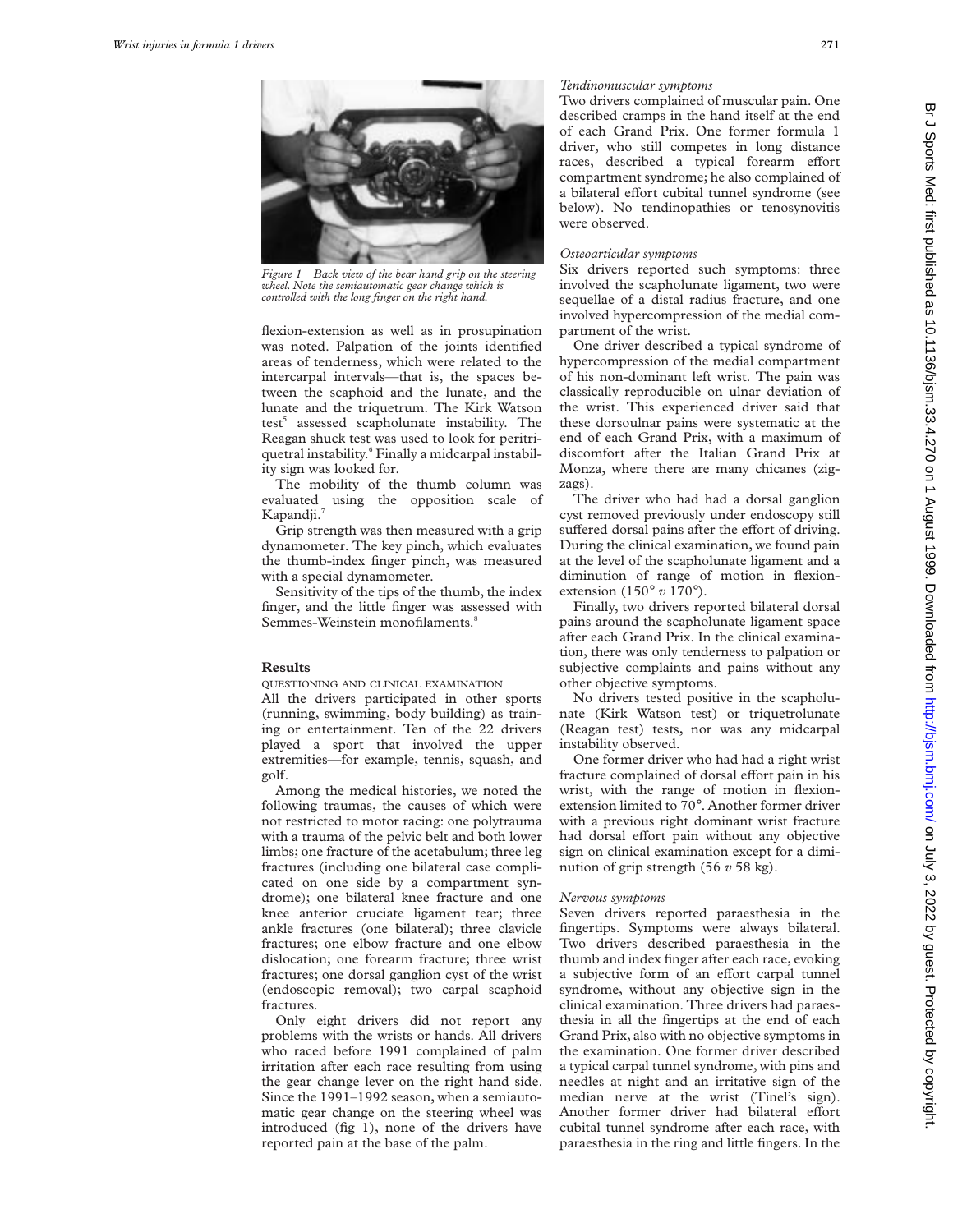

*Figure 2 Front view of the bear hand grip. Note the hypertrophy of the lateral thenar muscle and the adaptation of the steering wheel diameter by the use of a grip to avoid muscular symptoms such as cramps.*

clinical examination, there was a sharp irritative sign of the ulnar nerve at the level of the flexor carpi ulnaris arcade at the elbow.

No drivers reported subjective diminution of sensitivity of the fingertips.

#### OBJECTIVE VALUES

#### *Range of motion of the digits*

All the drivers had the full range of motion for all the fingers, except the thumb, in extension as well as on making a fist. For the thumb, 16 drivers presented full bilateral opposition (10/10 on Kapandji's scale). For the remaining six, the opposition was 9/10.

# *Range of motion of the elbow and wrist*

At the wrist, the mean flexion was 87.5 ° for the dominant hand and 89.8 ° for the nondominant hand. Mean extension was found to be 82.5 ° for the dominant side and 85 ° for the opposite side. Mean pronation was 87.2 ° for the dominant side and 88.4 ° for the opposite side. Mean supination was 87.7 ° on both sides.

#### *Strength*

The mean grip strength, evaluated with a Jamar dynamometer, was 53.9 (range 41.5–67) kg for the dominant hand and 50.6 (range 41.5–67) kg for the non-dominant hand. The key pinch strengths between the thumb and index finger were 10.8 (range 8–12.5) kg for the dominant hand and 9.2 (range 7–12) kg for the non-dominant hand.

## *Sensitivity measured with monofilaments*

Four drivers had a value of 2.36 for all fingertips. Two drivers had a value of 2.36 for all fingertips of the dominant hand and 2.44 for all fingertips of the non-dominant hand. For one driver, it was the converse. Four drivers presented a value of 2.44 for all fingertips on both hands. One driver presented a value of 2.83 for all fingertips. The 10 remaining drivers had normal sensitivity of between 2.44 and 2.83 on different fingertips.

### **Discussion**

If the present discovery of nerve and osteoligamentous disorders in this group of high level drivers is predictable, the frequency of such lesions can be considered important. No previous papers have been found in the literature that mention upper extremity problems of racing drivers.

The discovery in two drivers of "muscular" disorders after a race does not appear to us to be a specific problem. In fact, the effort compartment syndrome reported was found in a former driver who is now involved in long distance races (rallying). The quasicomplete disappearance of symptoms such as cramps appears to be due to better adaptation of the wheel diameter to the driver's hand using a rubber grip as used for tennis players (fig 2). Although there are many reports of soft tissue injuries incurred in other sports, $910$  we did not observe any in this group of racing drivers. We also found no cases of tendinitis or synovitis, such as is found in players of racket sports, repetitive motion of the wrist in extreme positions contributing to this condition.

Nerve disorders in sportsmen are now well known as part of cumulative trauma disorders, especially in cyclists<sup>1</sup> and rock climbers.<sup>11</sup> For the formula 1 driver, we found, like Weinstein and Herring,<sup>12</sup> that sports associated neurogenic syndromes are usually incomplete, without severe motor or sensory deficits, with typically subjective complaints of pain or vague sensory disturbance. In our series, unfortunately it was not possible to carry out electrodiagnostic testing. Although some authors recommend the systematic use of an electromyogram in injured sportsmen,<sup>13</sup> we think that an electromyogram and nerve conduction velocity test would only need to be performed on our two patients with nerve compression syndrome with objective symptoms. On the one hand, the absence of electromyogram and nerve conduction velocity abnormalities is not unusual in sportsmen.<sup>12 14</sup> On the other hand, with regard to hand-arm vibration syndrome, Dasgupta and Harrison<sup>3</sup> found that in miners the mean motor nerve conduction velocity in the vibration exposed group was significantly decreased. It would be worth while, with hand-arm vibration syndrome of a mild degree, investigating further with a cold challenge test and perhaps thermography after a practice session. We consider that the first preventive treatment should be the use of a palmar wrist pad, as silicone rubber splinting is a well known treatment of sports related hand and wrist injuries.<sup>15 16</sup> Such a pad should partially absorb the vibrations and prevent, or eventually reduce, the paraesthesia that appears during effort.

Pain at the dorsal aspect of the wrist is often attributed to progressive distension of the scapholunate ligament as the result of repetitive trauma, especially in boxers and volleyball players.17 The problem in sportsmen is to define which paraclinical examination is required.18 We consider that, in the case of symptomatology evoking scapholunate distension due to cumulative trauma, plain *x* ray examination of the wrists, with anteroposterior and lateral views, is the first step required. To complement this, it is also important to obtain dynamic anteroposterior *x* ray pictures in ulnar and radial deviation, and a clenched fist view. In the case of a clinical syndrome of hypercompression of the medial aspect of the wrist, an arthro computed tomography or magnetic